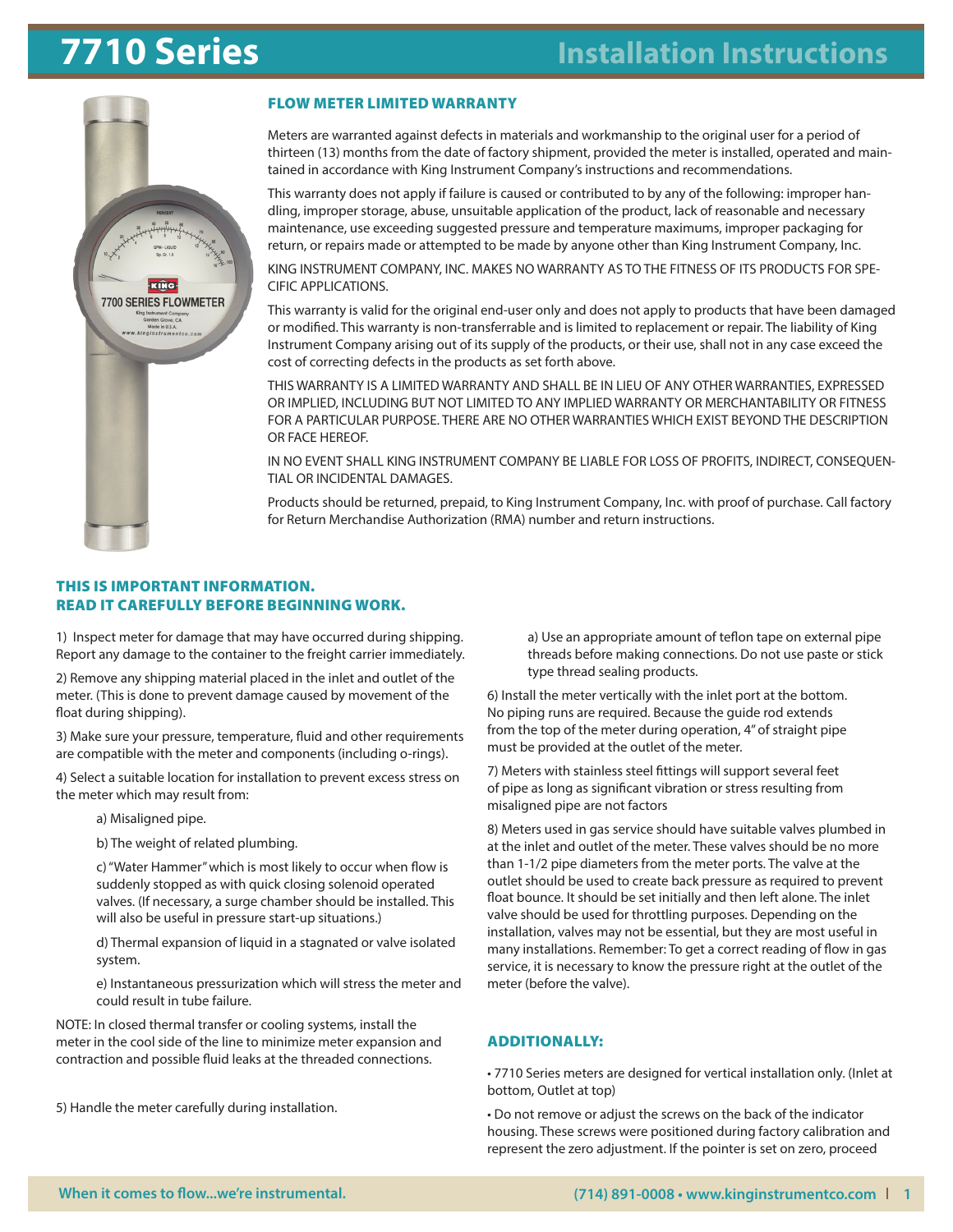## **7710 Series** before beginning work.

## <u>cause in the cause</u> **Installation Instructions**

- 1) Remove front cover with gasket and shield from indicator housing.
	- 2) Loosen set screw at the base of the pointer hub.

3) Reposition pointer to zero line. 4) Tighten set screw with a 1/16" allen wrench by holding the pointer hub and gently tightening the set screws.

5) Replace front cover with gasket and shield on indicator housing. b) The weight of related plumbing.

**CAUTION:** Zero is factory set when meter is calibrated. Do not loosen screws that fasten indicator housing to meter body. If **is useful the instrumentation includes the installed in pressure in pressure in pressure in pressure in pressure** 

| <b>Max Non-Shock Pressure and Temperature</b> |             |                                     |                                  | <b>O-Ring</b><br>Temperture** |               |
|-----------------------------------------------|-------------|-------------------------------------|----------------------------------|-------------------------------|---------------|
| Temp                                          |             | <b>Stainless Steel Flange Class</b> | <b>O-Ring</b><br><b>Material</b> | <b>Max</b><br>Temp            |               |
| °F                                            | $150#$ psig | $300#$ psig                         | $600#$ psig                      | <b>EPR</b>                    | $225^\circ$ F |
| 200                                           | 225         | 600                                 | 1,200                            | Buna-N                        | $275^\circ$ F |
| 300                                           | 200         | 540                                 | 1,100                            | Viton <sup>®</sup>            | 350°F         |
| 400                                           | 180         | 515                                 | 1,000                            | Kalrez <sup>®</sup>           | 400°F         |

<sup>\*\*</sup>CAUTION: Meters with NPT (threaded) connections can be used 8) Meters used in gas service should have suitable valves plumbed in at the inlet and outlet of the meter. These valves should be no more than 1-1/2 pipe in service up to 1,500 psi and 400° F, but always make certain that  $\vert$  materials of construction (including O-Ring material) are compatible materials of construction (including of thrigh indeedial, are compati-<br>with the fluid to be metered at the desired temperature and prespurposes. Depending on the installation, values may not be essential, but they not be essential, but they not be essential, but they not be essential, but they not be essential, but they not be essential, but they not be e are most useful installations. Remember: To get a correct reading of  $\alpha$ sure.

Viton® and Kalrez® are registered trademarks of meter and namez are reset

Note: The maximum ambient temperature for the indicator housing is 400°F

#### -Do not remove or adjust the screws on the back of the indicator housing. CAUTION **These screws were positioned during factory calibration and represent the represent theorem and represent the represent the represent the represent the represent to the represent the represent to the represent to the repr**

- O-rings should be replaced if meter is disassembled after it has been in service.
	- Do not loosen nuts that fasten indicator housing to metering tube. If the relationship of meter tube and indicator housing are changed, 14 The Feddom ship of meter tabe and mareator housing are end<br>meter must be calibrated.
- the result of a meter misused or used in an unsuitable applica the result of a meter misused or used in an unsuitable application. • Serious property damage and great personal injury could occur as

## **CLEANING**

ancaded batter end many and withdraw the noar nomine top.<br>All necessary instrument components are now fully accessible for cleaning with a bottle brush and appropriate mild soap solution\*. piopi<br>' spect a oup 30<br>T eleming with a bottle brash and appropriate rima soap soldion. Edictally remove the nowmeter non-piping system. Henove the<br>threaded outlet end fitting and withdraw the float from the top. should be replaced during meter maintenance and cleaning. Carefully remove the flowmeter from piping system. Remove the

Reinstall and tighten outlet end fitting. Reinstall the instrument into nentstan and tighten batter end htting. Keinstan the instrument life<br>the plumbing system after removing the old teflon tape (with a wire brush) and replacing with fresh teflon tape. To reassemble, carefully guide the magnetic float back into the tube.

\*Do not use cleaning agents that will damage float, tube or o-rings. Meters should be cleaned with a mild soap solution. This will be an effective cleaner of rust stains. Caution must be used so that materials of construction are not damaged by cleaning solutions. Hard water -Do not loosen nuts that fasten indicator housing to metering tube. If the relationship of meter tube and indicator housing are changed, meter must deposits can be removed with 5% acetic acid solution (vinegar).

## **REPAIR** and used of a meter misused or used in an unsuitable application.

Carefully remove the flowmeter from piping system. Remove the threaded outlet end fitting and withdraw the float from the top. All necessary call for aReturn Merchandise Authorization (RMA) number and return instructions. The normal accessible for cleaning with a bottle for cleaning with a bottle for cleaning with a bottle for cleaning with a bottle for cleaning with a bottle for cleaning with a bottle for cleaning with a bott 7710 meters that require repair should be sent to the factory. Please

### To reassemble, carefully guide the magnetic float back into the tube. WARNING:

disc. The pressure settings and locations of these devices should be data for pressure settings and occurring of these devices should by such that meters cannot be over pressurized. Meter failure could result in damage to equipment and serious personal injury. Always estate in damage to equipment and senods personal injury. Always when working around meters in service. We are happy to pass along recommended that meters in service. We are happy to pass along the mical compatibility information that has been published by the manufacturer's of raw materials used in our products; however, this mandacturer s or law materials dsee in our products, nowever, ans<br>information should not be construed as a recommendation made by King Instrument Company, Inc. for a specific application. installations utilize an appropriate pressure relief valve and/or rupture Pressure and temperature ratings are based on a study of the engineering data for particular materials used in construction and on the design of individual models. This information is supplemented by destructive test results. Meters with stainless enclosures must never be destructive test results. Meters with stallness encreasing mast never be operated without shields securely in place. Meters exposed to difficult vibration or other stress inducing factors could fail at or below the suggested maximums. Never operate meters above pressure and temperature maximums. It is strongly recommended that all meter environments such as those created by certain chemicals, excessive<br>ribution or other thas indusing factors sould fail at an halou the

## OVERALL DIMENSIONS:



| Dim.            | 706-714                                   | 715-722           | 724-726                        | 728-734           | 736-738           | 740-744           |
|-----------------|-------------------------------------------|-------------------|--------------------------------|-------------------|-------------------|-------------------|
| A               | 1.30                                      | 1.88              | 2.34                           | 3.46              | 4.46              | 5.49              |
| B               | 11.000                                    | 13.240            | 13.864                         | 13.875            |                   |                   |
| $\mathcal{C}^*$ | 1/2"                                      | 1 <sup>''</sup>   | $1 - 1/2"$                     | 2 <sup>''</sup>   | 3''               | 4 <sup>''</sup>   |
| D               | 4.32                                      | 4.86              | 5.24                           | 6.35              | 7.26              | 8.24              |
| E               | 3.92                                      | 4.50              | 4.96                           | 6.08              | 7.08              | 8.11              |
| $F$ **          | 13.125/<br>13.625                         | 16.750/<br>17.500 | 18.625/<br>19.250              | 17.156/<br>17.786 | 17.867/<br>18.867 | 18.562/<br>19.696 |
| $G^{**}$        | 3.50/<br>3.75<br>* ENDT/Flange Connection | 4.25/<br>4.88     | 5.00/<br>6.12<br>$**150#1200#$ | 6.00/<br>6.50     | 7.50/<br>8.25     | 9.00/<br>10.00    |

\* FNPT/Flange Connection \*\*150#/300#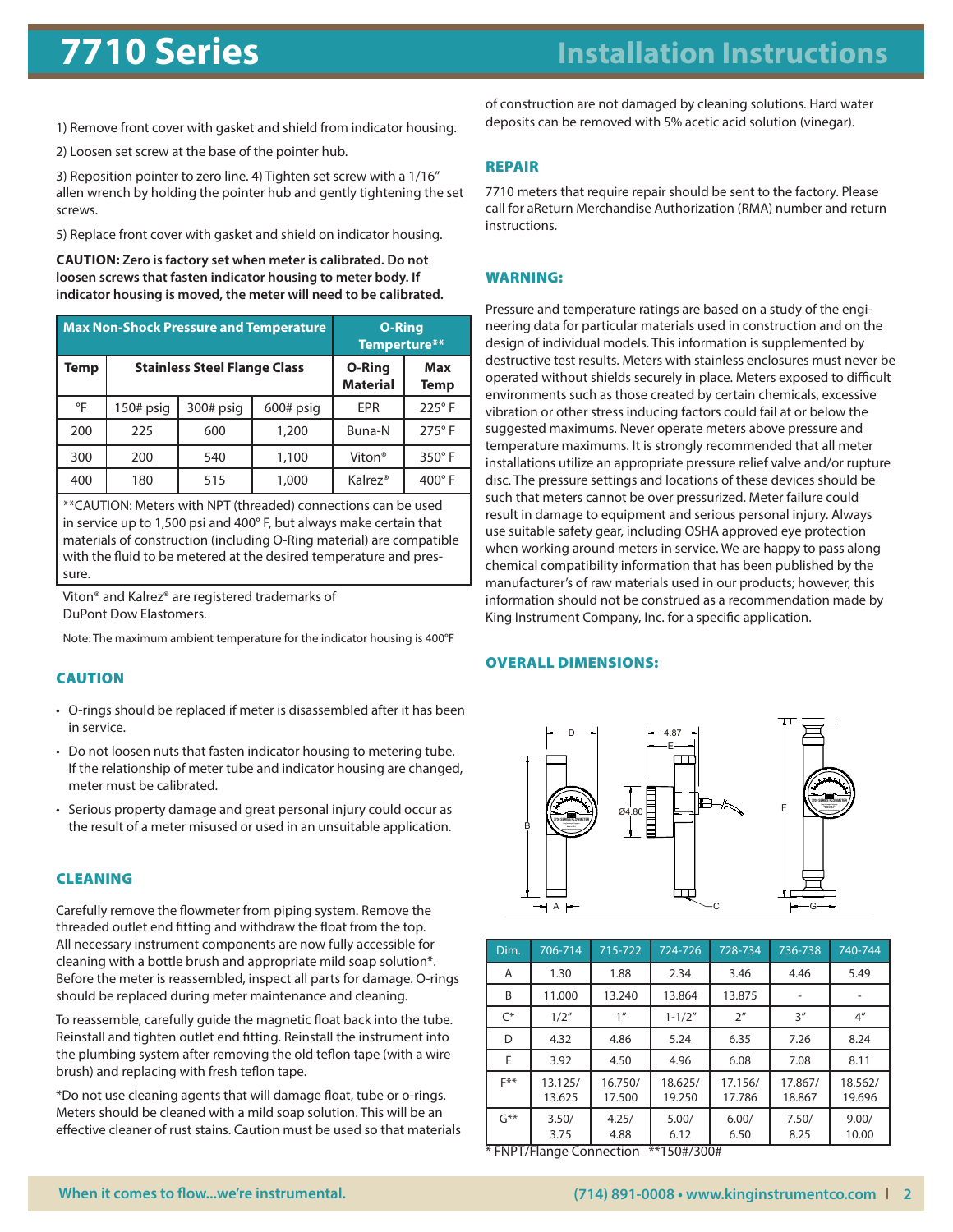#### plumbing system after removing the old teflon tape (with a wire brush) and  $\overline{\phantom{a}}$ OCTOBER FLOAT STOP CONFIGURATIONS VARY BY FLOW RATE AND METER SIZE. 1

#### $\mathcal{M}(\mathcal{S})$ **7710 SERIES** PARTS LIST: 7710 SERIES ASSEMBLY

- **1. Shield Retainer**
- **2. Shield Gasket**
- 3. Shield **3. Shield**
- $f(x) = 4$ **4. Shield Retainer O-Ring**
	- **5. Indicator Housing/ Meter Tube Assembly**
- 6. Pointer Nee **6. Pointer Needle Set Screw**
- data for particular materials used in the design of the design of the design of the design of the design of th<br>Separate in construction and on the design of the design of the design of the design of the design of the desig **7. Float**
- $\overline{\phantom{a}}$  models. The information is supplemented by destructive testresults. Meters B. Coutlet Fic shields secure in place. Meteoral securit environments such a securit en un est un est un est un element en un<br>Environment en un element en un element en un element en un element en un element en un element en un element **8. Outlet Float Stop Housing Assembly1**
- **9. End Fitting O-Ring**
- $\overline{\phantom{a}}$  for  $\overline{\phantom{a}}$  factors could fail at  $\overline{\phantom{a}}$ operation of the meter and temperature may be pressured in the strongly strongly in the material of the strongly strongly in the strongly strongly strongly strongly strongly strongly strongly strongly strongly strongly str **10. Outlet End Fitting**
- **11. Orifice Housing O-Ring\***
- 12. Orific these devices showing that the such that meters showing be such that  $\alpha$ **12. Orifice Housing/ Orifice Assembly1**
- Meter failure could result in damage to execute the serious personal result in damage to equipment and serious<br>Meter failure personal result in damage to executive personal result in damage to equipment and serious persona injury. Always use suitable surface surface surface surface surface surface surface surface surface surface su<br>International of the suitable surface surface surface surface surface surface surface surface surface surface<br>I **protection when we are happy to part of**  $\boldsymbol{\mu}$ **13. Inlet Float Stop Housing Assembly1**
- 14. **Taper Sleeve**<sup>1</sup>
- $\frac{15}{15}$  ln  $\frac{1}{2}$  internot be constructed as a recommendation made by Kingdom as a recommendation made by Kingdom as a recommendation made by Kingdom as a recommendation made by Kingdom as  $\frac{1}{2}$ **15. Inlet End Fitting**
	- *1 Configurations vary by flow rate and meter size.*

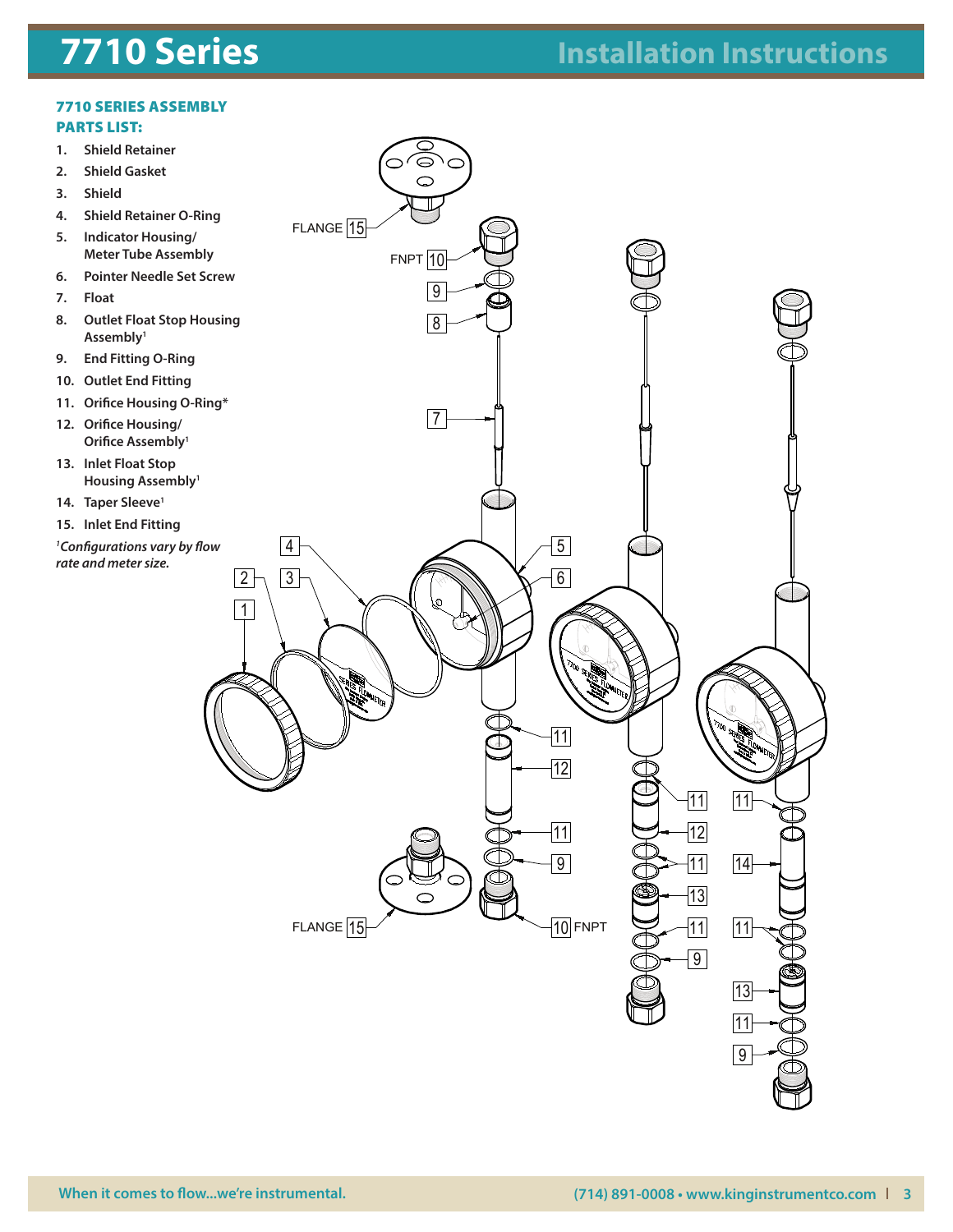#### details. SPECIFICATIONS OUTPUT LOAD CURRENT: NAMUR <= 1mA-Float Present >= 3mA (15mA Max.)-Float Absent

WIRING: 2 Conductor, NAMURA 2012, 2014

TEMPERATURE INFLUENCE (AMBIENT):  $\frac{1}{2}$  per degree  $\frac{1}{2}$  per degree  $\frac{1}{2}$ 

General Purpose

OUTPUT:

MAXIMUM CURRENT CONSUMPTION:

## 7710 SERIES INDUCTIVE SLOT SENSOR

All 7710 Series flowmeters may be fitted with one or two inductive slot AIL 77 TO SERES NOWHELETS THRY DE TITLED WITH ONE (

sensors. Inductive slot sensors are 2-wire, DC, low current devices and are designed to be used with a remote barrier / switch isolator capable of powering the sensor and providing the desired switching option(s). BLACK-1 Barrier / switch isolators are available with 220VAC, 110VAC or 24VDC supply voltage requirements, contain single pole double throw (SPDT)  $\begin{bmatrix} 1 & 1 \\ 2 & 3 \end{bmatrix}$ relays, and are DIN rail mountable. (Only 24VDC units are actually powered by the rail.) See barrier / switch isolator specifications for electrical connections and further details.  $P$ External Purpose and  $P$  and  $P$  and  $P$  and  $P$  and  $P$  and  $P$  and  $P$  and  $P$  and  $P$  and  $P$  and  $P$  and  $P$  and  $P$  and  $P$  and  $P$  and  $P$  and  $P$  and  $P$  and  $P$  and  $P$  and  $P$  and  $P$  and  $P$  and  $P$  and  $P$  a

#### **INDUCTIVE SLOT SENSOR-ELECTRICAL** mpod:<br>SPECIFICATIONS RED-1

| TYPE:                       | <b>INDUCTIVE</b>                                                |                                                                                | $RED-2-$<br>-BROWN                                              |  |  |
|-----------------------------|-----------------------------------------------------------------|--------------------------------------------------------------------------------|-----------------------------------------------------------------|--|--|
| <b>SUPPLY VOLTAGE:</b>      | 5-25V DC (Switch Isolator)<br>NAMUR<br>$\le$ 1 mA-Float Present |                                                                                | -BLUE<br>BLACK-2-<br>- ALARM<br>SENSOR<br>(HIGH)<br>$RED-1$     |  |  |
| <b>OUTPUT:</b>              |                                                                 |                                                                                | -RED-2<br>$BLACK-1$ <sup>-1</sup>                               |  |  |
| <b>OUTPUT LOAD CURRENT:</b> |                                                                 |                                                                                | BLACK-1-<br>-BLACK-2<br>RED-1-                                  |  |  |
|                             |                                                                 | >= 3mA (15mA Max.)-Float Absent                                                | -ALARM<br>SENSOR<br>(LOW)                                       |  |  |
| SWITCHING FREQUENCY:        | 2kHZ                                                            |                                                                                | -BROWN<br>-BLUE                                                 |  |  |
| <b>HOUSING RATING:</b>      | <b>IP67</b>                                                     |                                                                                | <b>DUAL ALARM WIRING DIAGRAM</b>                                |  |  |
| WIRING:                     |                                                                 | 2 Conductor, NAMUR<br>POS=BROWN / NEG=BLUE<br>TERMINALS: $#1 = POS / #2 = NEG$ | <b>SETTING ALARM TRIGGER POINTS</b>                             |  |  |
| PEPPERL+FUCHS               | UL:                                                             | <b>General Purpose</b>                                                         |                                                                 |  |  |
| <b>SENSOR APPROVALS</b>     | CSA:                                                            | <b>Intrinsically Safe</b>                                                      | 1) Unscrew the SHIELD RETAINER to remove the SHIELD and GASKET. |  |  |
|                             |                                                                 |                                                                                | 2) Remove the SHIELD and GASKET.                                |  |  |

# 7710 SERIES ASSEMBLY SLOT SENSOR



## **ELECTRICAL CONNECTIONS**



SENSOR APPROVALS: CSA:

#### SINGLE ALARM WIRING DIAGRAM



3) Carefully loosen the ALARM NUT. (Loosen just enough to rotate the point and meter has been interesting the meter of the meter specifical point  $\alpha$ .

4) Carefully rotate the ALARM SENSOR BRACKET to the desired alarm set point. If the meter has DUAL ALARMS, set the LOW ALARM set point and then the HIGH ALARM set point.

5) Tighten the ALARM NUT.

For synthesis and the shifted and GASKET, secure with the SHIELD RETAINER.

### 7710 SERIES ASSEMBLY INDUCTIVE SLOT SENSOR PARTS LIST:

- **1. Shield Retainer**
- **2. Shield With Gasket**
- **3. Indicator Housing/ Meter Tube Assembly** 5
- **4. Pointer Hub and Pointer Needle**
- **5. Alarm Nut**
- **6. Alarm Sensor Bracket**